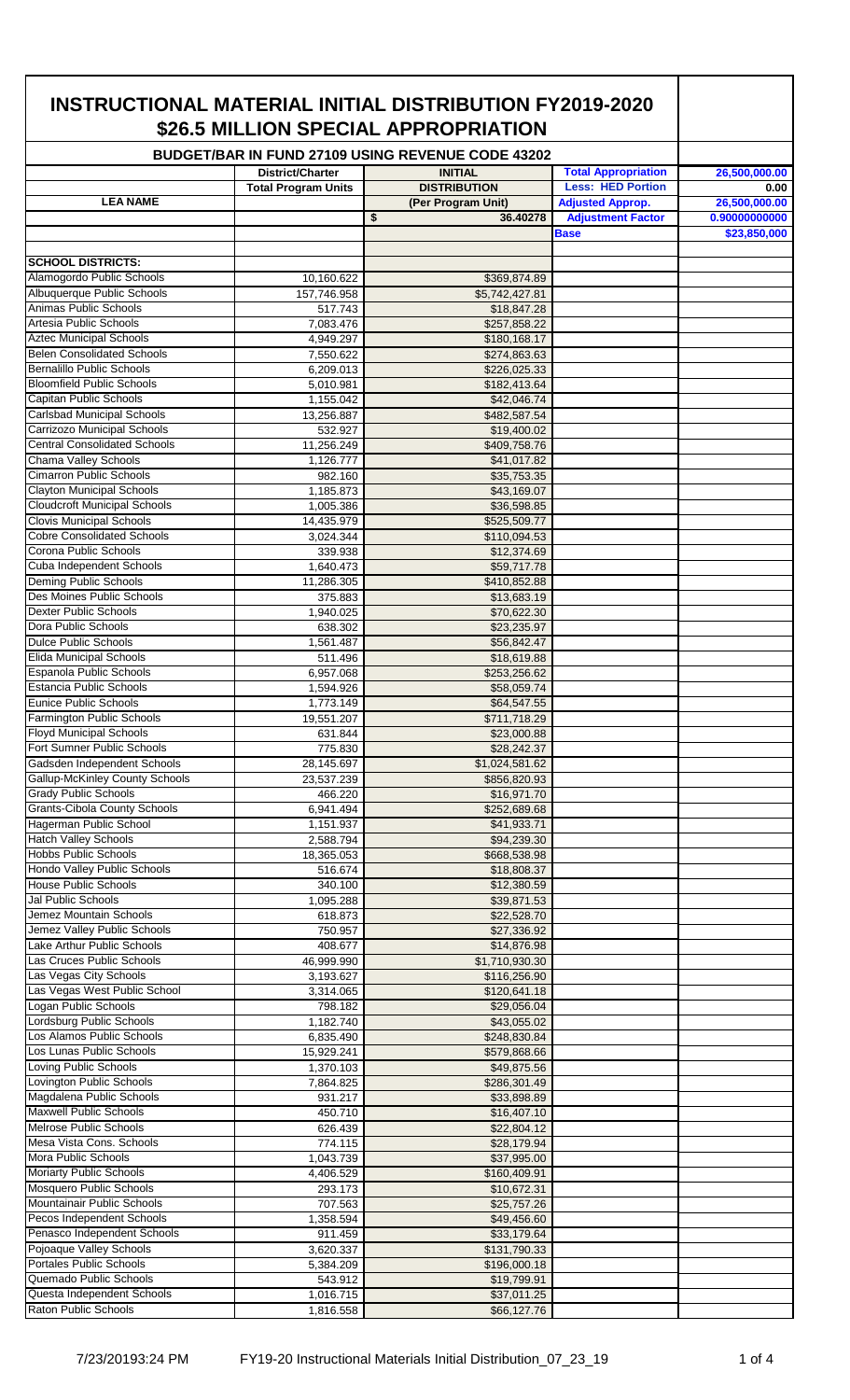|                                                                        |                            | \$26.5 MILLION SPECIAL APPROPRIATION<br><b>BUDGET/BAR IN FUND 27109 USING REVENUE CODE 43202</b> |                            |               |
|------------------------------------------------------------------------|----------------------------|--------------------------------------------------------------------------------------------------|----------------------------|---------------|
|                                                                        | District/Charter           | <b>INITIAL</b>                                                                                   | <b>Total Appropriation</b> | 26,500,000.00 |
|                                                                        | <b>Total Program Units</b> | <b>DISTRIBUTION</b>                                                                              | <b>Less: HED Portion</b>   | 0.00          |
| <b>LEA NAME</b>                                                        |                            | (Per Program Unit)                                                                               | <b>Adjusted Approp.</b>    | 26,500,000.00 |
|                                                                        |                            | \$<br>36.40278                                                                                   | <b>Adjustment Factor</b>   | 0.90000000000 |
|                                                                        |                            |                                                                                                  | <b>Base</b>                | \$23,850,000  |
| <b>Reserve Public Schools</b>                                          | 509.318                    | \$18,540.59                                                                                      |                            |               |
| Rio Rancho                                                             | 31,813.291                 | \$1,158,092.23                                                                                   |                            |               |
| Roswell Independent Schools                                            | 19,913.319                 | \$724,900.17                                                                                     |                            |               |
| Roy Public Schools                                                     | 295.279                    | \$10,748.98                                                                                      |                            |               |
| Ruidoso Public Schools                                                 | 3,662.298                  | \$133,317.83                                                                                     |                            |               |
| San Jon Public Schools                                                 | 464.134                    | \$16,895.77                                                                                      |                            |               |
| Santa Fe City Schools                                                  | 24,360.715                 | \$886,797.75                                                                                     |                            |               |
| Santa Rosa Consolidated Schools                                        | 1,499.573                  | \$54,588.63                                                                                      |                            |               |
| <b>Silver City Consolidated Schools</b><br>Socorro Public Schools      | 4,970.758<br>2,895.952     | \$180,949.41<br>\$105,420.70                                                                     |                            |               |
| <b>Springer Municipal Schools</b>                                      | 474.489                    | \$17,272.72                                                                                      |                            |               |
| <b>Taos Municipal Schools</b>                                          | 4,256.544                  | \$154,950.03                                                                                     |                            |               |
| <b>Tatum Public Schools</b>                                            | 864.258                    | \$31,461.39                                                                                      |                            |               |
| <b>Texico Public Schools</b>                                           | 1,246.650                  | \$45,381.53                                                                                      |                            |               |
|                                                                        |                            |                                                                                                  |                            |               |
| Truth or Consequences Public Schools                                   | 2,596.411                  | \$94,516.58                                                                                      |                            |               |
| <b>Tucumcari Public Schools</b>                                        | 2,023.377                  | \$73,656.55                                                                                      |                            |               |
| <b>Tularosa Public Schools</b>                                         | 2,014.256                  | \$73,324.52                                                                                      |                            |               |
| Vaughn Public Schools<br>Wagon Mound Public Schools                    | 382.798                    | \$13,934.91                                                                                      |                            |               |
| Zuni Public Schools                                                    | 342.581<br>2,711.725       | \$12,470.90<br>\$98,714.33                                                                       |                            |               |
| <b>TOTAL SCHOOL DISTRICTS</b>                                          |                            |                                                                                                  |                            |               |
|                                                                        | 600,366.53                 | \$21,855,010.75                                                                                  |                            |               |
|                                                                        |                            |                                                                                                  |                            |               |
| <b>CHARTER SCHOOLS:</b>                                                |                            |                                                                                                  |                            |               |
| Academy for Tech & Classics                                            | 677.319                    | \$24,656.29                                                                                      |                            |               |
| Alb. Collegiate Charter School<br>Alb. Inst. For Math (High Tech High) | 162.929                    | \$5,931.07<br>\$24,244.29                                                                        |                            |               |
| Albuquerque School of Excellence                                       | 666.001<br>1,102.086       | \$40,118.99                                                                                      |                            |               |
| Alb. Talent Dev. Secondary                                             | 401.724                    | \$14,623.87                                                                                      |                            |               |
| Aldo Leopold                                                           | 469.104                    | \$17,076.69                                                                                      |                            |               |
| Alma D' Arte                                                           | 381.019                    | \$13,870.15                                                                                      |                            |               |
| Altura Preparatory School                                              | 205.893                    | \$7,495.08                                                                                       |                            |               |
| Amy Biehl Charter High School                                          | 744.030                    | \$27,084.76                                                                                      |                            |               |
| Anansi Charter School                                                  | 366.418                    | \$13,338.63                                                                                      |                            |               |
| Cariños de los Ninos                                                   | 0.000                      | \$0.00                                                                                           |                            |               |
| Cesar Chavez (Albq.)                                                   | 509.490                    | \$18,546.85                                                                                      |                            |               |
| Cesar Chavez (Deming)<br><b>Christine Duncan</b>                       | 374.966<br>865.506         | \$13,649.80<br>\$31,506.82                                                                       |                            |               |
| Cien Aguas International School                                        | 823.250                    | \$29,968.59                                                                                      |                            |               |
| Coral Community Center (ABQ)                                           | 427.050                    | \$15,545.81                                                                                      |                            |               |
| Corrales International School                                          | 601.315                    | \$21,889.54                                                                                      |                            |               |
| <b>Cottonwood Charter School</b>                                       | 353.258                    | \$12,859.57                                                                                      |                            |               |
| Cottonwood Classical Prep (APS)                                        | 1,227.203                  | \$44,673.60                                                                                      |                            |               |
| Gil H. Sena High School (Creative Prep                                 |                            |                                                                                                  |                            |               |
| #2)                                                                    | 428.664                    | \$15,604.56                                                                                      |                            |               |
| Digital Arts & Tech. (Alb. Charter Voc.)                               |                            |                                                                                                  |                            |               |
| Dzit Dit Lool School of Empowerment &                                  | 598.211                    | \$21,776.54                                                                                      |                            |               |
| Perserverance (DEAP)                                                   | 87.487                     | \$3,184.77                                                                                       |                            |               |
| Dream Dine'                                                            | 50.091                     | \$1,823.45                                                                                       |                            |               |
| East Mountain Charter High School                                      | 720.208                    | \$26,217.57                                                                                      |                            |               |
| El Camino Rael (Horizon Academy                                        |                            |                                                                                                  |                            |               |
| South)                                                                 | 691.661                    | \$25,178.38                                                                                      |                            |               |
| Entrepreneurship Leadership (Siembra                                   |                            |                                                                                                  |                            |               |
| Abq)                                                                   | 391.387                    | \$14,247.57                                                                                      |                            |               |
| Estancia Valley Classical Academy                                      |                            |                                                                                                  |                            |               |
| (Estancia/Moriarty)                                                    | 914.509                    | \$33,290.67                                                                                      |                            |               |
| <b>Explore Academy</b><br>Gordon Bernal Charter                        | 904.526<br>726.485         | \$32,927.26<br>\$26,446.07                                                                       |                            |               |
| Health and Leadership High School                                      |                            |                                                                                                  |                            |               |
| (APS)                                                                  | 671.154                    | \$24,431.87                                                                                      |                            |               |
| Horizon Academy West                                                   | 776.251                    | \$28,257.69                                                                                      |                            |               |
| Hozho Academy                                                          | 485.184                    | \$17,662.05                                                                                      |                            |               |
| International School Mesa Del Sol                                      | 663.187                    | \$24,141.85                                                                                      |                            |               |
| Jefferson Montessori                                                   | 489.730                    | \$17,827.53                                                                                      |                            |               |
| J Paul Taylor Academy (Las Cruces-K-6)                                 |                            |                                                                                                  |                            |               |
|                                                                        | 358.052                    | \$13,034.09                                                                                      |                            |               |
| La Academia de Esperanza                                               | 891.300                    | \$32,445.80                                                                                      |                            |               |
| La Academia Dolores Huerta                                             | 270.247                    | \$9,837.74                                                                                       |                            |               |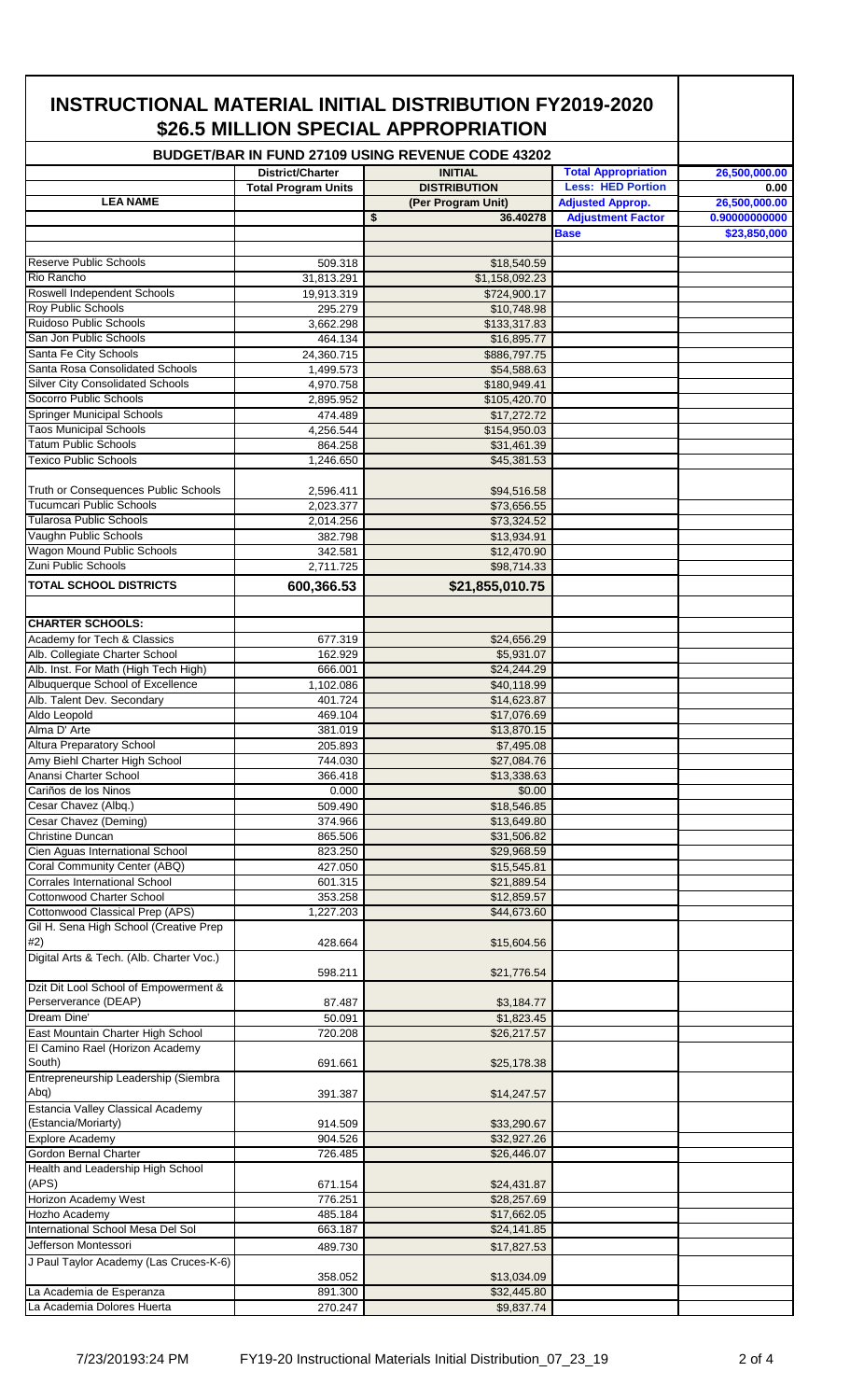| \$26.5 MILLION SPECIAL APPROPRIATION<br>BUDGET/BAR IN FUND 27109 USING REVENUE CODE 43202 |                            |    |                                       |                                         |                               |
|-------------------------------------------------------------------------------------------|----------------------------|----|---------------------------------------|-----------------------------------------|-------------------------------|
|                                                                                           | District/Charter           |    | <b>INITIAL</b>                        | <b>Total Appropriation</b>              | 26,500,000.00                 |
|                                                                                           | <b>Total Program Units</b> |    | <b>DISTRIBUTION</b>                   | <b>Less: HED Portion</b>                | 0.00                          |
| <b>LEA NAME</b>                                                                           |                            |    | (Per Program Unit)                    | <b>Adjusted Approp.</b>                 | 26,500,000.00                 |
|                                                                                           |                            | \$ | 36.40278                              | <b>Adjustment Factor</b><br><b>Base</b> | 0.90000000000<br>\$23,850,000 |
|                                                                                           |                            |    |                                       |                                         |                               |
| La Promesa                                                                                | 746.434                    |    | \$27,172.27                           |                                         |                               |
| La Resolana Leadership<br>La Tierra Montessori School of Arts &                           | 0.000                      |    | \$0.00                                |                                         |                               |
| Sciences (Espanola)                                                                       | 181.299                    |    | \$6,599.79                            |                                         |                               |
| Las Montanas Charter                                                                      | 495.616                    |    | \$18,041.80                           |                                         |                               |
| Lindrith Area Heritage                                                                    | 48.537                     |    | \$1,766.88                            |                                         |                               |
| Los Puentes                                                                               | 403.115                    |    | \$14,674.51                           |                                         |                               |
| Mark Armijo Academy (Nuestros<br>Valores)                                                 | 470.350                    |    | \$17,122.05                           |                                         |                               |
| McCurdy School (Espanola)                                                                 | 898.509                    |    | \$32,708.23                           |                                         |                               |
| Media Arts Collaborative                                                                  | 615.261                    |    | \$22,397.21                           |                                         |                               |
| Middle College                                                                            | 342.048                    |    | \$12,451.50                           |                                         |                               |
| Mission Acheivement (ABQ)<br>Monte del Sol                                                | 2,042.693                  |    | \$74,359.70                           |                                         |                               |
| Montessori Elementary                                                                     | 728.999<br>641.157         |    | \$26,537.59<br>\$23,339.90            |                                         |                               |
| Montessori of the Rio Grande                                                              | 389.650                    |    | \$14,184.34                           |                                         |                               |
| Moreno Valley                                                                             | 186.341                    |    | \$6,783.33                            |                                         |                               |
| Mosaic Academy                                                                            | 335.053                    |    | \$12,196.86                           |                                         |                               |
| Mountain Mahogany<br>Native American Community                                            | 405.911<br>907.749         |    | $\overline{$}14,776.29$               |                                         |                               |
| New Mexico International School                                                           | 535.799                    |    | \$33,044.59<br>\$19,504.57            |                                         |                               |
| New Mexico School for Architecture,                                                       |                            |    |                                       |                                         |                               |
| Const. & Engineering (ACE Leadership                                                      |                            |    |                                       |                                         |                               |
| High School, APS)                                                                         | 657.968                    |    | \$23,951.86                           |                                         |                               |
| New Mexico Connections Academy<br>(Santa Fe)                                              | 1,877.900                  |    | \$68,360.78                           |                                         |                               |
| New Mexico School for the Arts                                                            | 576.853                    |    | \$20.999.05                           |                                         |                               |
| New Mexico Virtual Academy                                                                |                            |    |                                       |                                         |                               |
| (Farmington)                                                                              | 0.000                      |    | \$0.00                                |                                         |                               |
| Alice King Community (North Alb.                                                          |                            |    |                                       |                                         |                               |
| Comm. Co-op)<br>North Valley Academy                                                      | 866.413<br>947.536         |    | \$31,539.84<br>\$34,492.94            |                                         |                               |
| Pecos Connections (Carlsbad)                                                              | 1,535.672                  |    | \$55,902.73                           |                                         |                               |
| Pub. Acad. For Performing Arts                                                            | 714.080                    |    | \$25,994.50                           |                                         |                               |
| Raices del Saber Xinachtli Community                                                      |                            |    |                                       |                                         |                               |
| School<br><b>Red River Valley</b>                                                         | 139.251<br>196.605         |    | \$5,069.12<br>\$7,156.97              |                                         |                               |
| Rio Gallinas Charter School                                                               | 193.558                    |    | \$7,046.05                            |                                         |                               |
| Robert F. Kennedv                                                                         | 813.765                    |    | \$29,623.31                           |                                         |                               |
| Roots and Wings                                                                           | 125.885                    |    | \$4,582.56                            |                                         |                               |
| SAHQ Academy                                                                              | 0.000                      |    | \$0.00                                |                                         |                               |
| S.I.A. Tech (Abq Charter Academy)                                                         | 733.437                    |    | \$26,699.15                           |                                         |                               |
| Sandoval Academy of Bilingual                                                             |                            |    |                                       |                                         |                               |
| Education (SABE)                                                                          | 346.497                    |    | \$12,613.45                           |                                         |                               |
| San Diego Riverside                                                                       | 240.660                    |    | \$8,760.69                            |                                         |                               |
| School of Dreams Academy<br><b>Sidney Gutierrez</b>                                       | 1,161.901<br>155.894       |    | $\overline{$42,296.43}$<br>\$5,674.97 |                                         |                               |
| <b>Six Directions</b>                                                                     | 155.523                    |    | \$5,661.47                            |                                         |                               |
| Solare Collegiate                                                                         | 247.964                    |    | \$9,026.58                            |                                         |                               |
| South Valley Academy                                                                      | 1,306.512                  |    | \$47,560.67                           |                                         |                               |
| South Valley Preparatory School                                                           | 338.238                    |    | \$12,312.80                           |                                         |                               |
| SW Aeronautics, Mathematics & Science<br>(ABQ)                                            | 573.239                    |    | \$20,867.49                           |                                         |                               |
| Southwest Prmary Learning Center                                                          |                            |    |                                       |                                         |                               |
| (pending name change)                                                                     | 343.270                    |    | \$12,495.98                           |                                         |                               |
| Southwest Secondary                                                                       | 506.557                    |    | \$18,440.08                           |                                         |                               |
| Taos Academy<br>Taos Integrated School of the Arts                                        | 506.846<br>323.246         |    | \$18,450.60<br>\$11,767.05            |                                         |                               |
| <b>Taos International School</b>                                                          | 309.718                    |    | \$11,274.60                           |                                         |                               |
| <b>Taos Municipal Charter</b>                                                             | 420.812                    |    | \$15,318.73                           |                                         |                               |
| Technology Leadership High School                                                         |                            |    |                                       |                                         |                               |
| (APS)                                                                                     | 532.259                    |    | \$19,375.71                           |                                         |                               |
| The Albuquerque Sign Language<br>Academy                                                  | 455.667                    |    | \$16,587.55                           |                                         |                               |
| The ASK Academy                                                                           | 961.522                    |    | \$35,002.07                           |                                         |                               |
| The Great Academy                                                                         | 423.876                    |    | \$15,430.26                           |                                         |                               |
| The Masters Program                                                                       | 580.595                    |    | \$21,135.27                           |                                         |                               |
| The New America School (ABQ)                                                              | 589.994                    |    | \$21,477.42                           |                                         |                               |